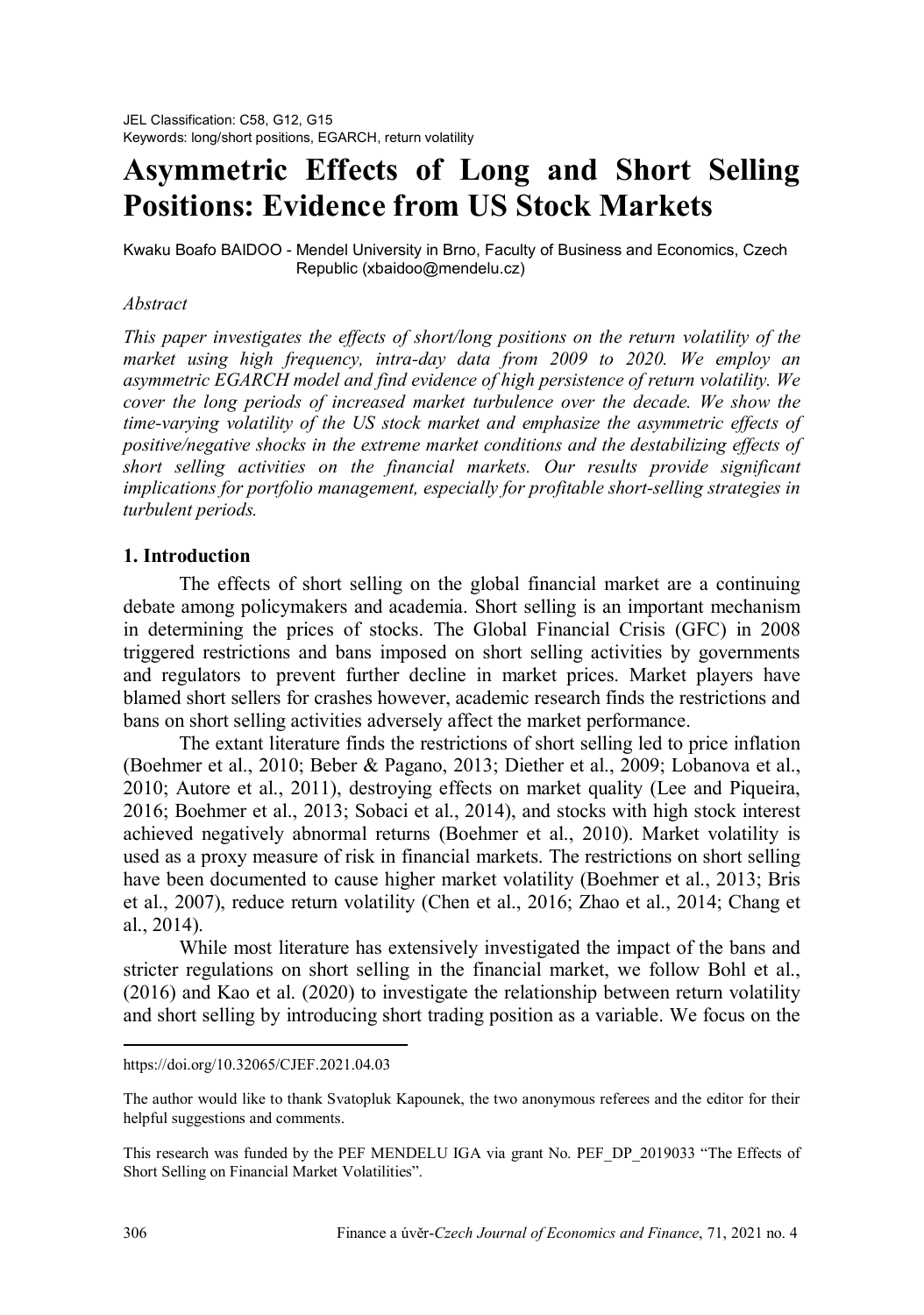behavior of return volatility during different time periods of the decade. Bohl et al. (2016) investigated the impact of short selling restrictions on stock return volatility. Using the asymmetric Markov-switching GARCH model, they found evidence that the financial crises were accompanied by an increase in volatility persistence, a destabilizing impact of the restrictions on stock volatility. Kao et. al. (2020) examined the relationship between return and trading volume between S&P 500 and the VIX Future Index. They apply the GJR-GARCH model to demonstrate that the threshold exists in both the contemporaneous and lead-lag relationships between return-volume and volatility-volume.

We contribute to the stream of literature and apply the asymmetric Exponential Generalized Autoregressive Conditional Heteroskedasticity (EGARCH) model to the effect of short selling on return volatility and focus on the impact of investors who use both long and short selling strategy on the market. To the best of our knowledge, we are the first to extensively investigate the asymmetric impact of long-short positions and the market return volatility.

We first provide an empirical analysis of the impact of short selling on return volatility in the US market. We find evidence of high volatility persistence. This indicates the destabilizing effect of short selling activities during periods of increased market turbulence.

Second, we use high-frequency daily data from August 2007 to September 2020 and focus on the asymmetric effects of short selling on return volatility. We show the time-varying volatility of the US stock markets and emphasize the asymmetric effects of positive and negative shocks in extreme market conditions such as a pandemic (Covid-19). Our results show short selling activities increase (decrease) return volatility in bearish (bullish) markets.

The remainder of the paper is structured as follows. Section 2 gives a brief overview of existing literature on short selling. Section 3 provides empirical methods. Section 4 discusses the results of the study and section 5 concludes.

#### **2. Literature Review**

The activities of short selling in the financial markets have become a topical issue particularly after the global crisis in 2008. Critics of short selling have attributed the cause of market shocks to the behavior of short sellers. They argued the destabilizing impact of short selling on the market. The negative view on short selling activities is shared by policymakers and regulators of the financial market. The collapse of two of the largest investment banks; Bear Stearns and Lehman Brothers in 2008 was attributed to short selling which caused panic in the market and signaled the global financial crisis in 2008 (McGavin, 2010).

Empirical findings on bans of short selling conclude on the impact to price discovery process, liquidity, and market efficiency. Beber and Pagano (2013) argue that short selling bans reduced market liquidity. On price discovery, Boehmer and Wu (2013) conclude short selling contributes significantly while Engelbert et al. (2018) argue short selling decrease the price efficiency. Short selling contributes to market efficiency (Chen et al. 2016; Zhao et al., 2014; Chang et al., 2014). We focus our study on the impact of short selling on return volatility.

Return volatility plays an important role in financial markets. Volatility is used as a proxy for market risk and its importance applies to securities pricing, asset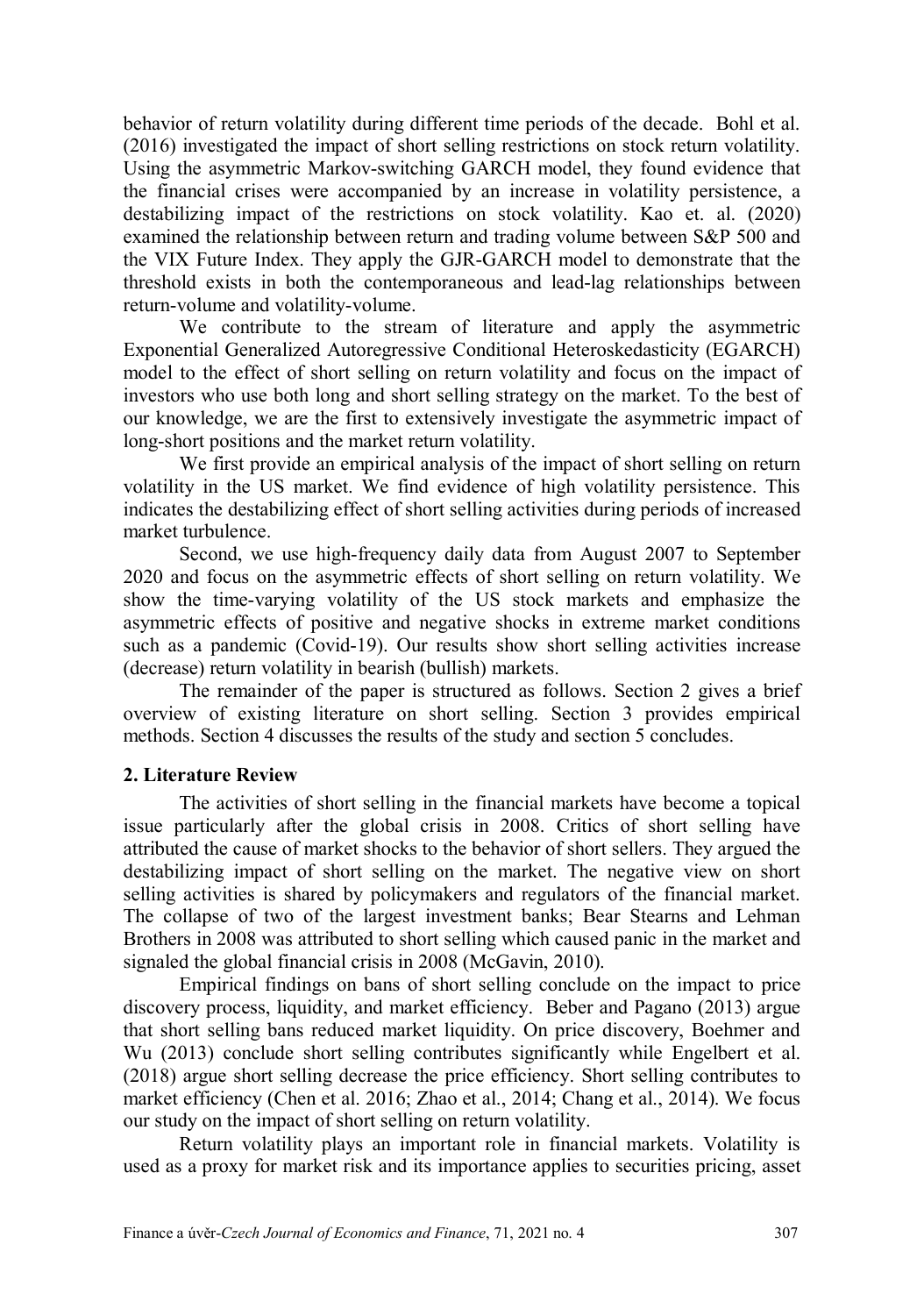allocation, and risk management. Short selling activities have been argued by various researchers to either increase or decrease the market volatility. Sobaci et al (2014) investigated the dynamic relationship between short selling activity and volatility using a  $VAR(p)$ -cDCC-FIEGARCH  $(1, d, 1)$  approach on the Borsa Istanbul. The conclude increase in short selling activities is associated with decreased volatility. Caceres et al. (2014) study the different types of short-sale bans on the Spanish stock market. Using panel data and different risk measures, they show evidence that market volatility was reduced during total and partial bans. Zhao et al. (2014) observed lower volatility when they investigated the impact of short sale constraints on the Chinese stock market using an event study approach.

Some researchers argue contrarily that short selling activities increase market volatility. Henry and McKenzie (2006) study the relationship between traded volume and volatility on the Hong Kong stock market. using the Multivariate GARCH model, they find evidence of greater volatility attributed to short selling activities. Helmes et al. (2017) argued short selling increases intraday volatility when they study the Australian stock using a fixed-effect panel method. Studies by Henry et al. (2015) Chan and Feng (2016), Boehmer et al. (2013) have found evidence to support the theory that short selling increases volatility in the market. Our paper aims to contribute to the literature on the impact of short selling on return volatility during market shocks. We use recent time-series data (2009-2020) and economic models, applying structural breaks to investigate the impact of short and long positions on the return volatility. We apply the exponential GARCH model to capture the persistent and asymmetry of return volatility.

The Autoregressive Conditional Heteroskedasticity (ARCH) proposed by Engle (1982) and its extension of GARCH by Bollerslev (1986) has been widely used in the modeling and forecasting of volatility. The ARCH and GARCH capture volatility clustering and leptokurtosis but not the leverage effect. The asymmetry or leverage effects allow the conditional volatility to be affected by both positive and negative shocks of the same magnitude (Charles & Darnes, 2019). The model uses a log-volatility which is expressed as a combination of past values and past values of negative and positive parts of the innovations (Francq et al., 2013). This allows for volatility asymmetries in financial data and does not place positive restrictions on the volatility coefficients.

The EGARCH model has been applied to various financial assets. Sakarya and Ekinci (2020) study Exchange Traded Funds (ETFs) flows in foreign exchange uncertainty by using EGARCH on Borsa Istanbul. Do et al. (2020) investigated the volatility spillover between 3 types of China's shares using the EGARCH model. Mansur and Elyasiani (2017) apply the EGARCH model to investigate the significant factors for co-skewness and co-kurtosis in hedge fund returns using monthly data from 1993 to 2014. We apply the EGARCH model in this study to capture the asymmetric and persistence effects of short selling activities on return volatility.

## **3. Data and Methods**

We use the daily trading volumes of short/long selling data from August 2009 to September 2020 in this research. The short selling data are provided by the Financial Industry Regulatory Authority (FINRA) upon request. The short selling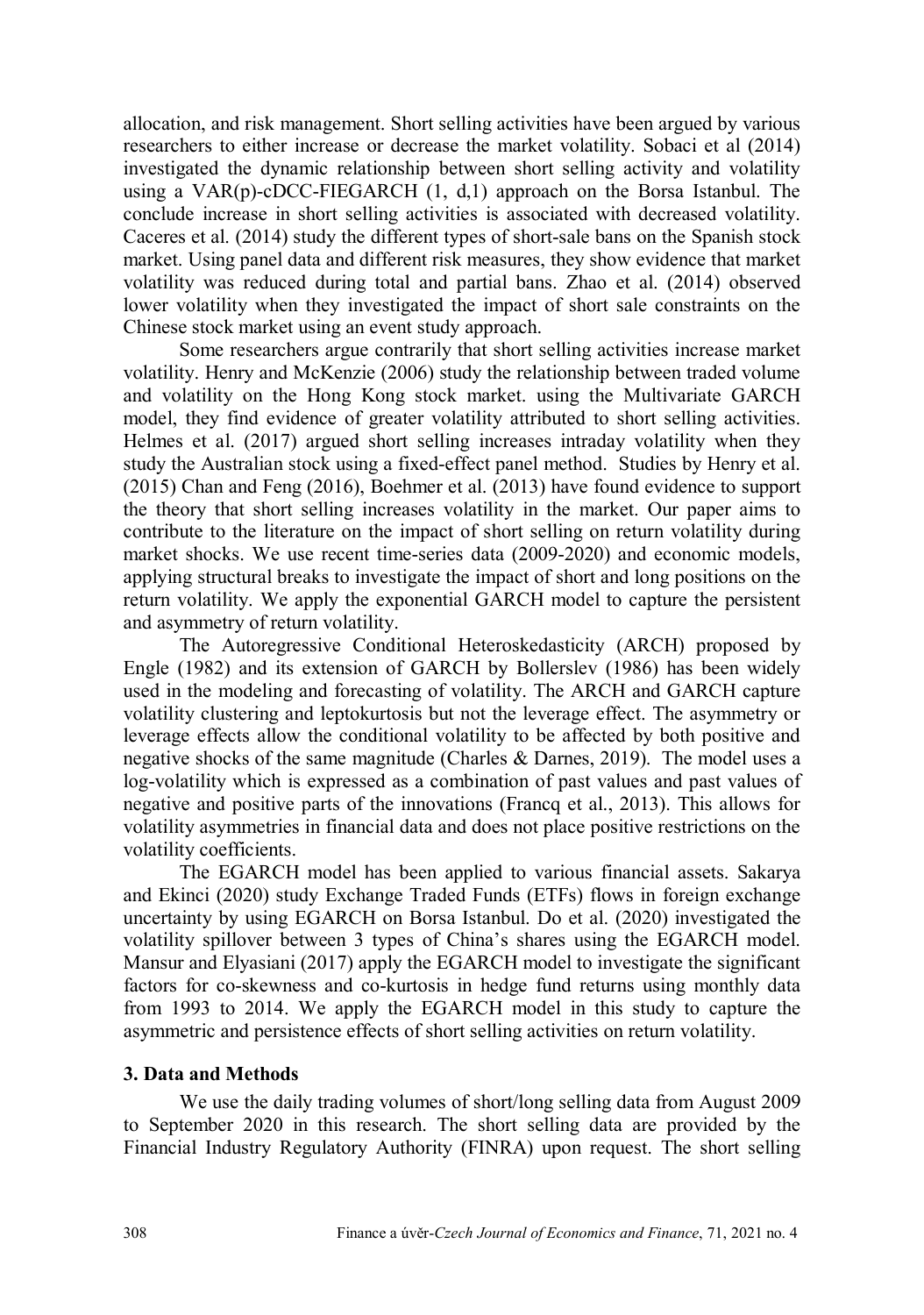data published by FINRA includes only trades that are publicly disseminated<sup>[1](#page-3-0)</sup>. The daily market prices for the New York Stock Exchange Composite Index (^NYA) are also used to represent the general stock market in this study for the same period. The Index is a float-adjusted market capitalization-weighted index. It includes all common stocks listed on the NYSE which includes ADRs, REIT, tracking stocks, and foreign listings. The inclusion of all stocks in all industries justifies our selection of the index as the best representation of the market**.**

Table A1 in the Appendix shows the descriptive statistics of the returns and short selling trading volumes. The time series of the index and its return shows they are negatively skewed with excess kurtosis on the returns of the index. The excess kurtosis in the index returns and the short/long position volumes indicate the series are leptokurtic which implies higher peaks at the mean. The short selling trading volumes show a positively skewed series. The test statistic of the Ljung-Box test significantly shows a linear dependence for all the series and an indication of the ARCH effect which supports the use of the EGARCH model. The Jarque-Bera test concludes non-normality in all series. The non-normality of the series is a common characteristic of financial data and Fama (1964) found evidence of non-normality of monthly stock returns. A normally distributed financial data has observations that line on the straight line (Loy et al., 2016).

This paper uses the exponential GARCH (EGARCH) proposed by Nelson (1991) to investigate the impact of long-short selling positions on the market price volatility for the period between 2009 and 2020.

The conditional variance of EGARCH (1,1) is specified as follows

$$
ln(\delta_t^2) = \omega + \alpha \left[ \frac{|\varepsilon_{t-1}|}{\delta_{t-1}} - \sqrt{\frac{2}{\pi}} \right] + \gamma \frac{\varepsilon_{t-1}}{\delta_{t-1}} + \beta ln(\delta_{t-1}^2)
$$
 (1)

Where  $\delta_{t-1}^2$  is the variance estimation of the previous period,  $\frac{\varepsilon_{t-1}}{\delta_{t-1}}$  is the effect of leverage and asymmetry and Y the leverage parameter. If  $Y \neq 0$ , the impact of news is asymmetric while  $\Upsilon$  < 0, indicates the leverage effect. The impact of shocks on the conditional variance is measured by α and β measures the persistence.

We follow a similar approach to Chen et al. (2011) to include additional regressors; the trading volumes of short position  $(V_t^{SP})$  and long position  $(V_t^{LP})$  used as the explanatory variable to the conditional volatility of GARCH and EGARCH models.

The variables  $V_t^{SP}$  and  $V_t^{LP}$  are defined as follows;

$$
V_t^{SP} = \frac{SV_t}{SV_{t-1}} \text{ and } V_t^{LP} = \frac{LV_t}{LV_{t-1}} \tag{2}
$$

Where  $SV_t$  and  $LV_t$  are the trading volumes for the short and long positions respectively. This gives the significance of the impact of short/long positions on the conditional variance of the returns of the NYSE Composite Index.

 $\ddot{\phantom{a}}$ 

<span id="page-3-0"></span> $1$  FINRA provides daily short selling volumes for all listed stocks. We process data and aggregate the total short and long positions for each day. Data is available upon request.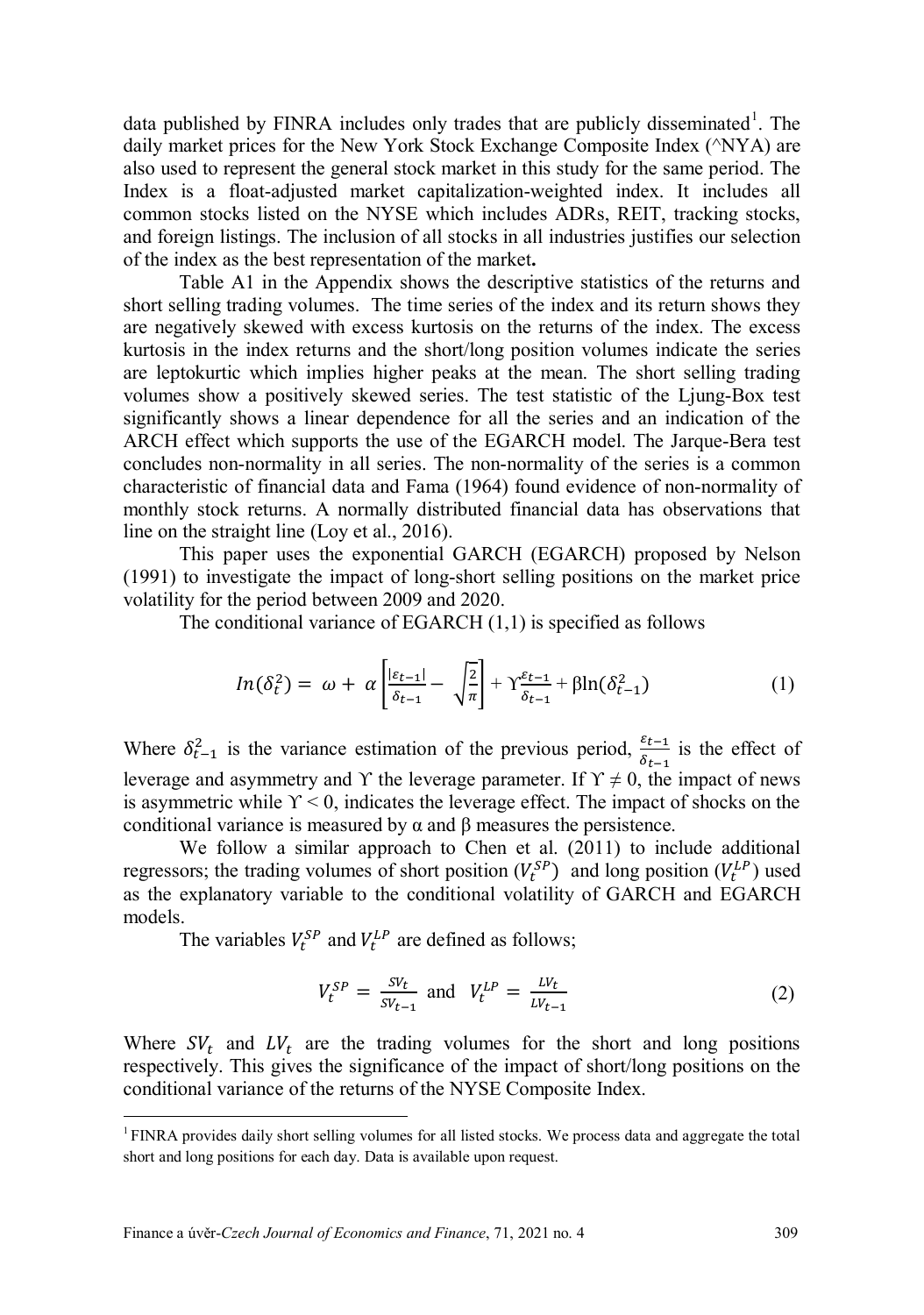The variance equations of the models are given below;

$$
ln(\delta_t^2) = \omega + \alpha \left[ \frac{|\varepsilon_{t-1}|}{\delta_{t-1}} - \sqrt{\frac{2}{\pi}} \right] + \Upsilon_{\delta_{t-1}}^{\varepsilon_{t-1}} + \beta ln(\delta_{t-1}^2) + \lambda_1 V_t^{LP} + \lambda_2 V_t^{SP} \tag{3}
$$

Where  $\lambda_1$  and  $\lambda_2$  are the estimated parameters for long and short positions respectively.

The distribution of innovations for the GARCH models is assumed to be normally distributed. The assumption however does to suit financial times series with excess kurtosis. We use the Generalized Error Distribution (GED) to depict the leptokurtosis of the series.

The density function of GED random variable normalized to have a mean  $= 0$ and variance  $= 1$  as described by Nelson (1991) is expressed as

$$
f(z) = \frac{v \exp\left[-\left(\frac{1}{2}\right)|z/\lambda|^{\nu}\right]}{\lambda z^{(1+1/\nu)} \Gamma(1/\nu)} \qquad -\infty < z < \infty \tag{4}
$$

where  $\Gamma(\cdot)$  is the gamma function, and

$$
\lambda = [2^{(-2/\nu)} \Gamma(1/\nu) / \Gamma(3/\nu)]^{1/2} \tag{5}
$$

 $\nu$  denotes the shape parameter, z follows a standard normal distribution when  $\nu = 2$ .

#### **4. Results**

Our empirical analysis provides several results which explain the timevarying behavior of short selling effects on return volatility First, we analysis the impact of short and long positions on return volatility from 2009 to 2020 and show that short positions increase market volatility in the baseline regressions presented in tables 1 and 2. Second, we considered the impact of short selling under different time- periods. We use the Bai-Perron test to estimate structural change points and show that short selling activities increase (decrease) return volatility in bearish (bullish) markets.

Fig. 1 depicts the daily price changes of the market  $(\triangle$ NYA) during the empirical period from August 3, 2009 to September 30, 2020 and the corresponding trading volumes (in millions of dollars) of the short/long positions by investors in the same period. The index price soars and exhibits a long-running bullish market over the period with occasional falls in prices which are quickly recovered. Fig. 1 also shows a steady pattern in investors' use of short selling as a trading strategy in a bullish market from 2009 to 2018. The follows the various restrictions and regulations enacted by the regulators after the 2008 financial crisis. The financial year 2018 is considered as the worst performing year for stocks since the financial crisis largely attributed to the 4th quarter performance. Investors' uncertainties and concerns due to the trade wars between the largest economies led to increased volatility in the market and the tumultuous performance in December 2018 meant the benchmark indices could not meet the performance of 2017. The return of NYSE CI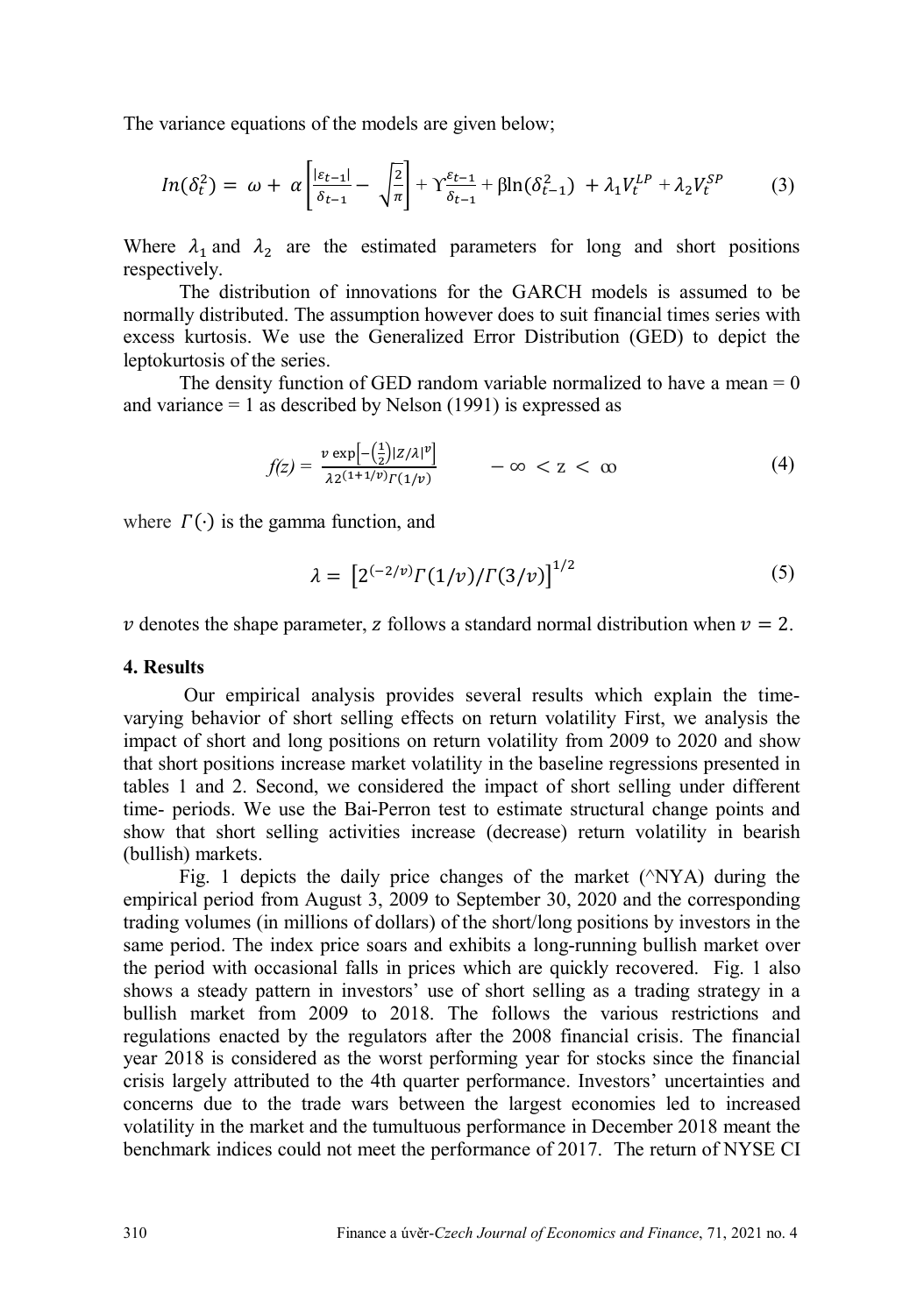fell 11.88% by end of the year 2018. The Dow, S&P 500, Nasdaq all fell in 2018 by 5.6%, 6.2% and 4% respectively. This led to an increase in short selling activities in Q4, 2018.



**Figure 1 NYSE Composite Index and Long/Short Trading Volumes**

*Notes:* NYSE Composite Index daily trading prices are obtained from New York Stock Exchange website [\(ftp://ftp.nyxdata.com\)](ftp://ftp.nyxdata.com/) and short selling daily trading volumes provided by FINRA. All data are sampled from 3 August, 2009 to 30 September, 2020. Index prices on indicated on the y-axis of the first graph while trading volumes are indicated on the x-axis of the second graph in millions of USD. Period time is indicated on the xaxis of both graphs.

The market recovery in 2019 is attributed to the policy shift of the Federal Reserve of the US (Fed). While the Fed hiked its interest rate to 2.5% in 2018, it cut the rate in 2019 to the range of 1.50% to 1.75% which gain investors' confidence. The benchmark indices all ended the year with significant returns. The market again suffered its worst performance with the onset of the Covid-19 which was declined a pandemic by the World Health Organization (WHO) on March 11, 2020. The market exhibited an exponential fall in prices as shown in Fig. 1 as global economic activities were put on hold to fight the pandemic. The market volatility spiked to a record high since the global financial crisis on  $16<sup>th</sup>$  March 2020 as indicated in Fig. 1. This is also replicated in the exponential increase in short selling activities with the uncertainties of the effects of the pandemic on the global markets.

Fig. 2 depicts the return volatility of the index. The series exhibit clustering and the standard deviation value of (1.12%) implies relatively high volatility. The impact of the pandemic is visibly captured in Fig.2 and Fig. 3, the estimated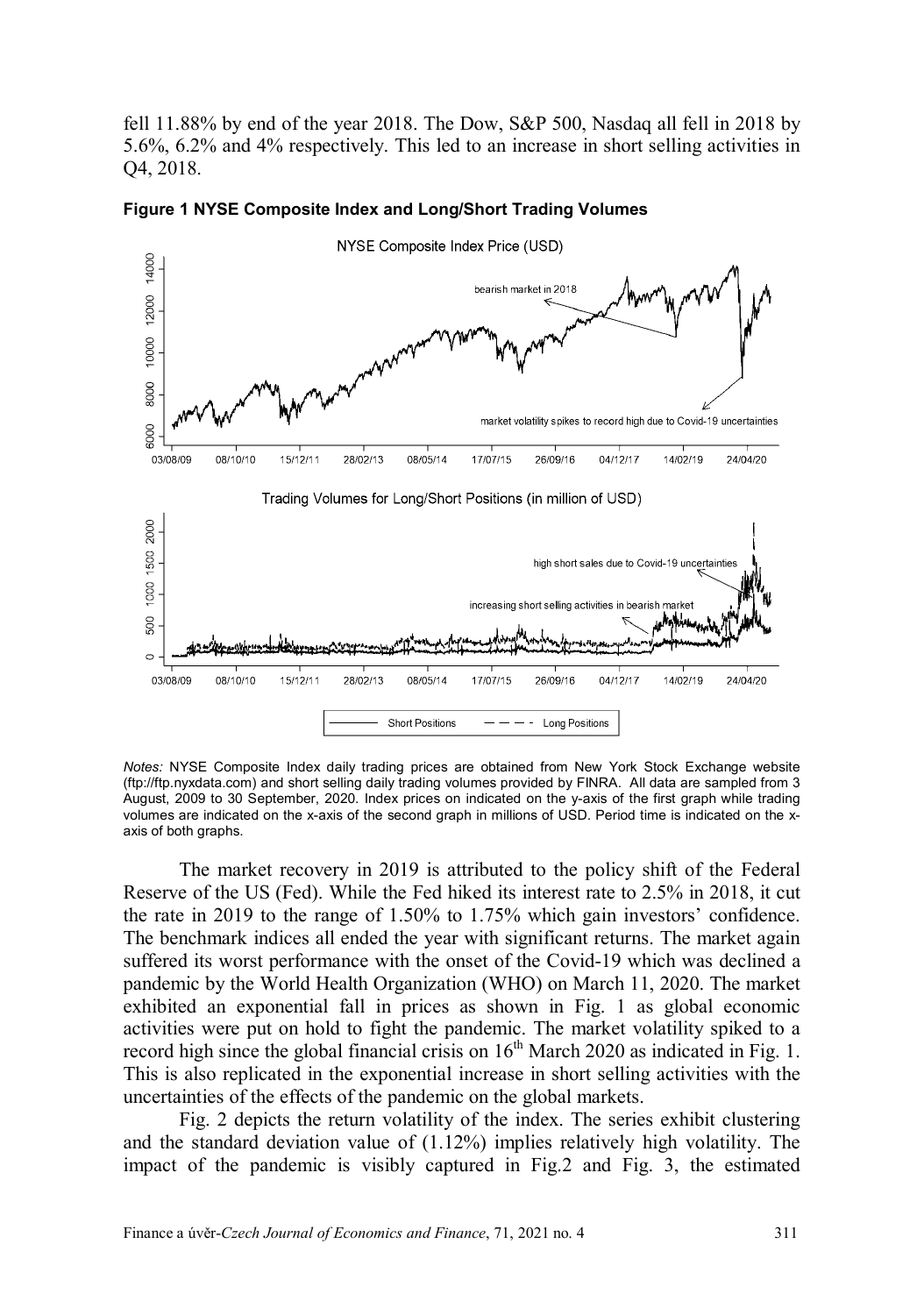conditional volatility series. Both show the highest volatility throughout studies. The estimated volatility was stable and ranges from 0.0000 to 0.0020 from 2009 to 2019. It however jumps to highs above 0.0060 in 2020 due to the uncertainties caused by the pandemic. The periods of high volatility can be associated with market drops in prices.



#### **Figure 2 NYSE Composite Index Returns**

*Notes:* NYSE Composite Index daily log-returns are computed from the daily index prices. Returns range from -0.15 to 0.10 on the y-axis. All data are sampled from 3 August 2009 to 30 September 2020 indicated on the xaxis.

We first run the GARCH model estimates for the return of NYSE CI as summaries in Table 1. The EGARCH (1,1) estimates using the Generalised Error Distribution (GED) indicate a strong leverage effect in the returns of the market. The positive coefficient of the asymmetric effect (-0.1583), significant at 1% level indicates negative innovations are more destabilizing than positive innovations. The estimates also show a strong volatility persistence  $(\alpha + \beta)$ . The garch effect coefficient in both GARCH  $(1,1)$  and EGARCH  $(1,1)$  significant at  $1\%$  shows the volatility of the index is strongly driven by their past volatility. This implies the presence of volatility clustering and common phenomena in stock markets (Duppati et al. 2017).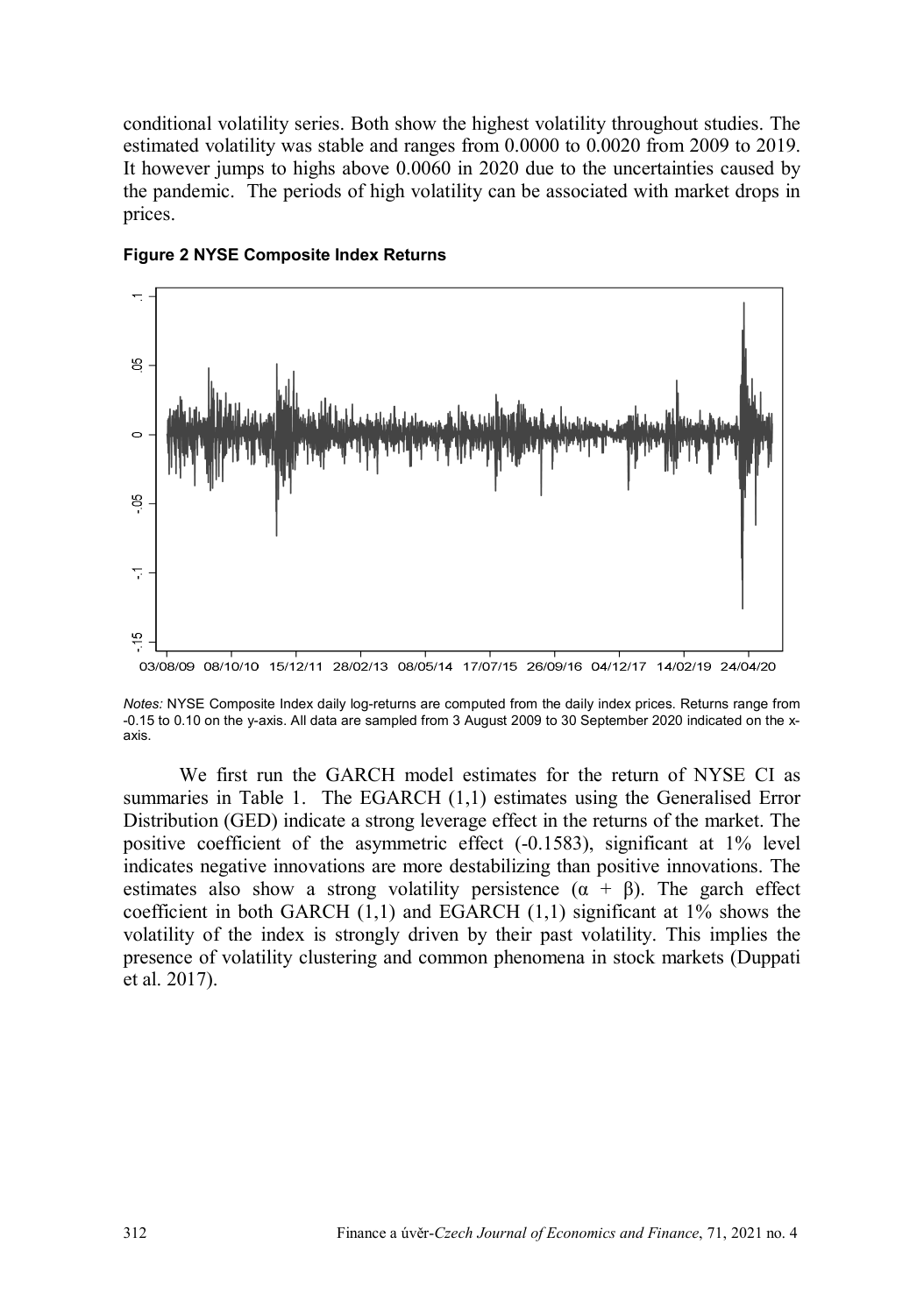|                | <b>GARCH (1,1)</b> | EGARCH (1,1) |
|----------------|--------------------|--------------|
| constant       | 0.0000             | $-0.3020$    |
|                | (0.0000)           | (0.0508)     |
| $\alpha$       | $0.1700***$        | $0.2119***$  |
|                | (0.0121)           | (0.0233)     |
| β              | $0.8110***$        | 0.9680***    |
|                | (0.0122)           | (0.0053)     |
| Y              | -                  | $-0.1583***$ |
|                |                    | (0.01544)    |
| Log Likelihood | 9368.099           | 9488.438     |

**Table 1 GARCH Models Estimates for Return Volatility**

*Notes:* \*, \*\*, \*\*\* Statistically significant at the 10%, 5% and 1% significant level. The parameter estimates follow GED.

Table 2 provides the GARCH estimates and shows the effect of short selling on the return volatility of the market. The EGARCH  $(1,1)$  estimates show the weak arch and strong garch effects on the return volatility during short selling activities. There is the presence of high volatility persistence in the returns during short selling activities. The high persistence parameter indicates volatility shocks take a longer time to dissipate and implies a destabilizing effect of short selling on the market volatility (Bohl et al., 2016). The coefficient of the asymmetric effect (-0.1843) significant at 1% implies the positive coefficient shows negative shocks prove to increase the market volatility more than negative stocks (Fakhfekh et al., 2016; Jeribi et al., 2015). The coefficient of short positions is 2.5158 and significant at 1%. This implies short selling activities on the market increase the return volatility. The traditional buy-and-hold strategy used by traders reduces the return volatility as indicated by the coefficient of the long position (-1.1378). The results are consistent with higher orders of the EGARCH model estimates. The asymmetric effects and high volatility persistence are captured as summarized in table 1. The estimated risk premium of the expected returns is negatively correlated with the conditional variance with negative constant values in all orders of the EGARCH model. This result is consistent with the findings of Nelson (1991). The higher orders of the EGARCH model exhibits similar results to the EGACH (1,1).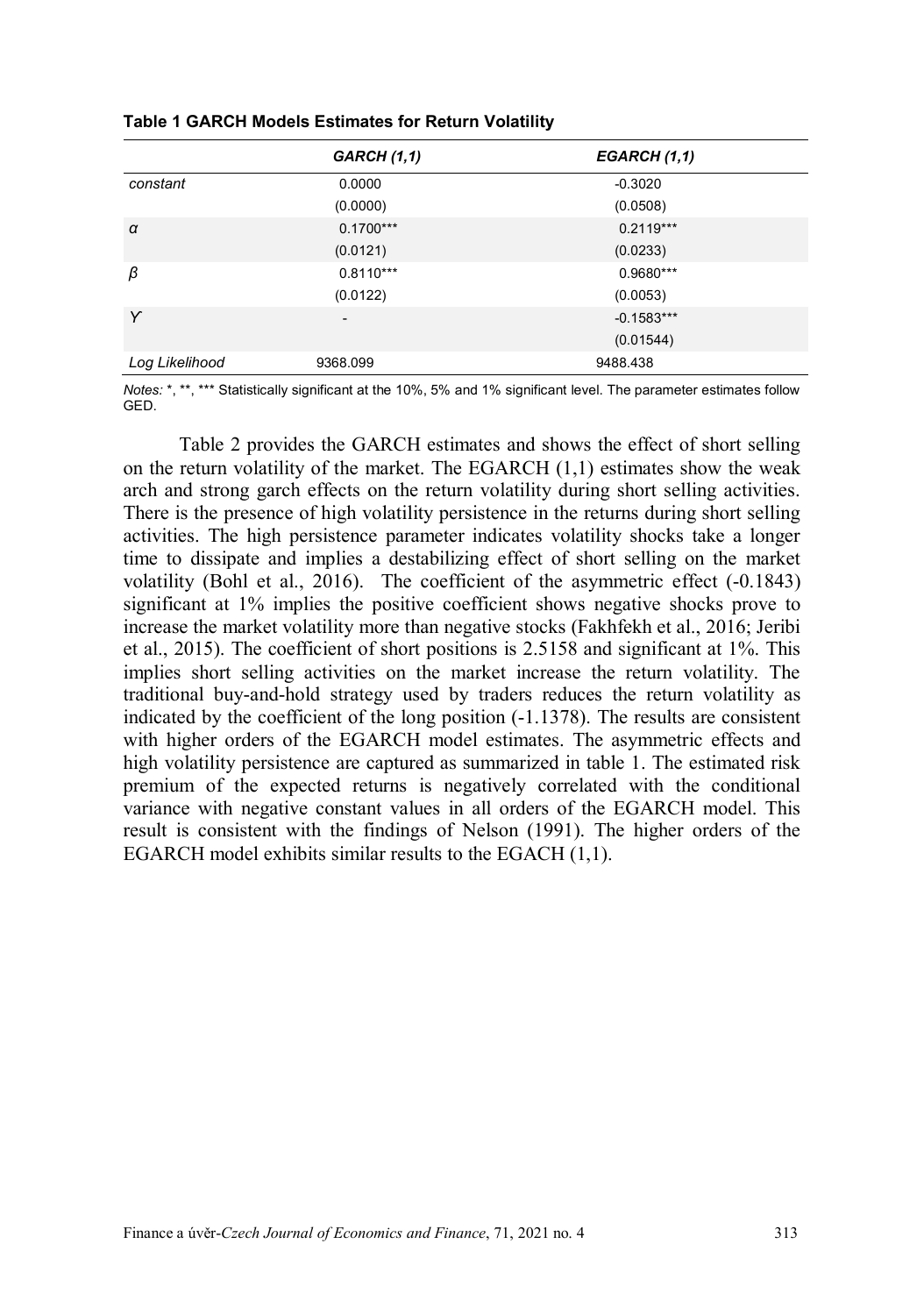|                       | <b>GARCH (1,1)</b> | EGARCH (1,1) | EGARCH (1,2) | EGARCH (2,1) | EGARCH (2,2) |
|-----------------------|--------------------|--------------|--------------|--------------|--------------|
| constant              | 0.0007             | $-0.5651$    | $-0.6694$    | $-0.6261$    | $-0.8407$    |
|                       | (0.0001)           | (0.0006)     | (0.0708)     | (0.0648)     | (0.0834)     |
| $\alpha_1$            | $0.1718***$        | $0.2809***$  | $0.3405***$  | $0.1023**$   | $0.1630***$  |
|                       | (0.0204)           | (0.0260)     | (0.0334)     | (0.0484)     | (0.0439)     |
| Y1                    |                    | $-0.1843***$ | $-0.2369***$ | $-0.2333***$ | $-0.2227***$ |
|                       |                    | (0.0181)     | (0.0237)     | (0.0284)     | (0.0283)     |
| $\alpha_2$            |                    |              |              | $0.2027***$  | $0.2724***$  |
|                       |                    |              |              | (0.0478)     | (0.0425)     |
| V <sub>2</sub>        |                    |              |              | $0.0490*$    | $-0.0757***$ |
|                       |                    |              |              | (0.0296)     | (0.0303)     |
| $\beta_1$             | $0.8063***$        | $0.9437***$  | $0.5962***$  | 0.9375***    | $0.4016***$  |
|                       | (0.0201)           | (0.0062)     | (0.0560)     | (0.0066)     | (0.0522)     |
| $\beta_2$             |                    |              | 0.3376***    |              | $0.5149***$  |
|                       |                    |              | (0.0589)     |              | (0.5177)     |
| <b>Short Position</b> | 1.4306             | 2.5185***    | 3.3588***    | 2.7015***    | 3.4106***    |
|                       | (2.1673)           | (0.4789)     | (0.5453)     | (0.4673)     | (0.5546)     |
| <b>Long Position</b>  | $-0.333$           | $-1.1378**$  | $-1.5614***$ | $-1.2652***$ | $-1.4271**$  |
|                       | (2.0967)           | (0.4861)     | (0.5503)     | (0.4786)     | (0.5656)     |
| Log Likelihood        | 9451.46            | 9553.12      | 9568         | 9562.54      | 9591.82      |

**Table 2 Short Selling Effects on Return Volatility**

*Notes: \*, \*\*, \*\*\* Statistically significant at the 10%, 5% and 1% significant level. Robust standard errors are in parentheses. The parameter estimates follow GED.*

#### **Figure 3 Estimated Conditional Volatility of NYSE Composite Index**



*Notes:* Estimated conditional volatility of the NYSE Composite Index obtain from NYSE website. Conditional volatility ranges from 0 to 0.006 on the y-axis. All data are sampled from 3 August 2009 to 30 September 2020 indicated on the x-axis.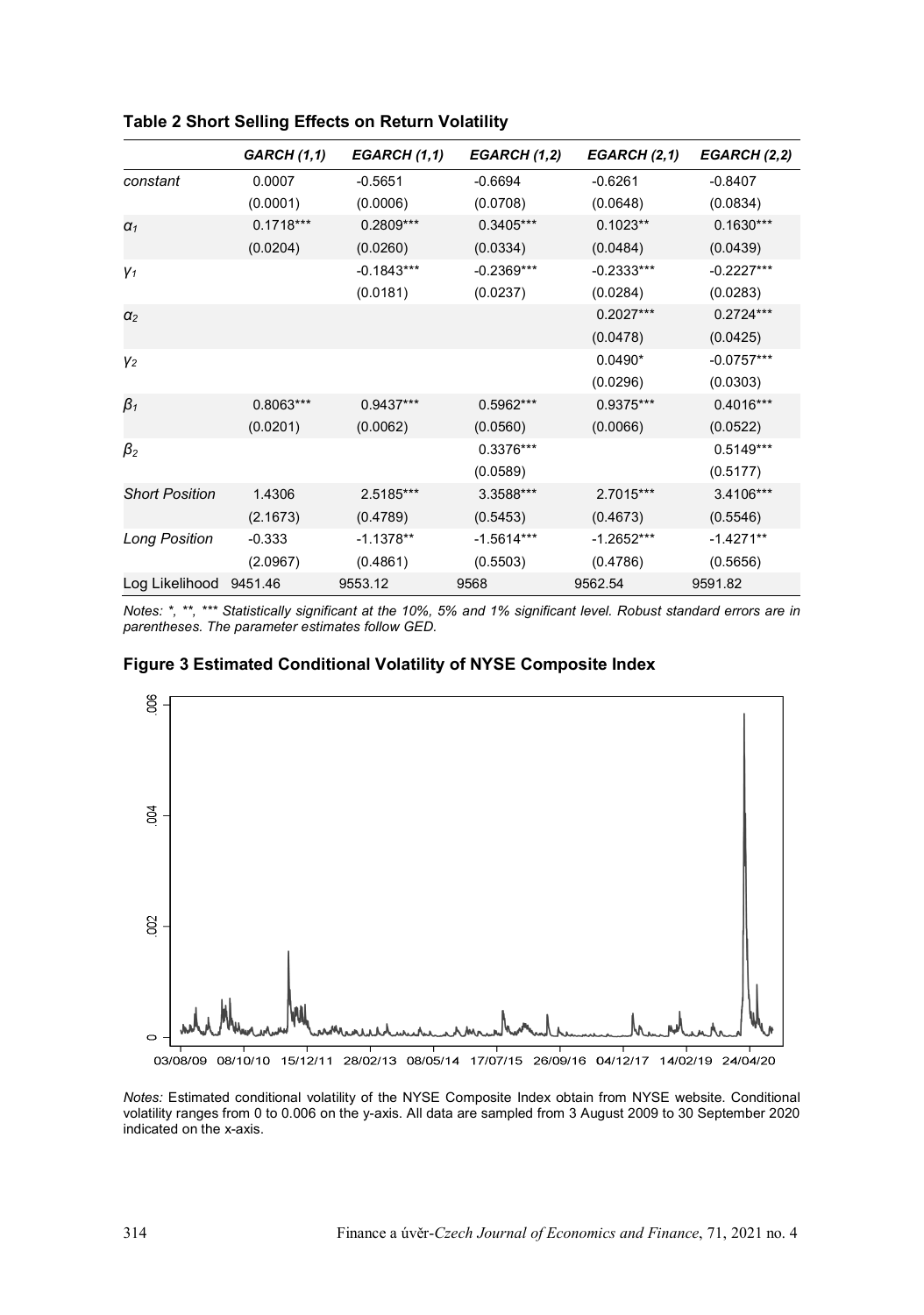#### **4.1 Time-Varying Effects of Short Selling on Return Volatility**

We present the main results of our analysis in table 3. The aftermath of the financial crisis resulted in stricter regulations in short selling activities. The global financial markets did recover from the crises and have been marked with periods of low/high performance. The period between 2009 to 2017 is characterized by increased trading activities on the stock markets as more companies result in raising funds on the stock markets to borrow. The market sentiment over the period has largely been bullish as investors gain confidence coupled with policy interventions by governments. The year 2018 however ended the long bullish global markets. The year ended with falling market prices accompanied by increase short selling activities as shown in Fig. 2. The uncertainties involved in the trade wars between large economies led to the bearish market in 2018. The markets however recovered in 2019 with policy interventions as US Fed cuts its rate to between 1.5 - 1.75%. This resulted in investors' confidence in the market with the benchmark of most indices ending the year with positive returns.

The financial market has experienced several shocks which affect the behavior of investors and traders after the global crisis. We study the impact of long and short positions under different periods. Using the Bai-Perron test, we test and estimate for structural breaks in the return series of the NYSE Composite Index. We find strong evidence of structural breaks significant 1%. We then estimate the breakpoint dates of the market shocks. We divide our data into 5 different subperiods; period 1 (03/08/2009 - 09/08/2011), period 2 (10/08/2011 - 12/02/2016), period 3 (16/02/2016 - 30/5/2018), period 4 (31/05/2018 - 16/03/2020) and period 5 (17/03/2020 - 30/09/2020). Figure A1 in the Appendix shows the Bai-Perron Plot for the NYSE CI Returns.

Table 3 below, illustrates the EGARH (1,1) estimates under different periods. Volatility clustering with parameter  $(\alpha)$  exists across all the periods. This implies larger shocks will increase the return volatility to a greater extender than smaller shocks. The strong clustering can be attributed to the speculative nature of the longshort trading strategies. Investors and traders increase their short (long) positions when prices start to fall(rise). The high garch  $(\beta)$  estimates significantly indicate the presence of persistence in the return volatility. The current return volatility across all periods is strongly driven by its past volatility.

The effects of the long and short positions on the return volatility of the NYSE CI are asymmetric. The estimates for the asymmetric effect  $(Y)$  are negative across all periods and statistically significant at 1%. This implies negative shocks are found to increase the return volatility of the NYSE CI more than positive shocks. This finding is consistent with the literature on equity markets. We give the possible explanation that during market turbulence, negative information (buy low and sell high) is evident in the NYSE CI which leads to an increase in the return volatility.

Period 1 consists of the first 2 years of economic recovery after the financial crisis. Market regulators enact new and stricter laws to govern the activities of short selling. The coefficient of short positions is positive, which indicates an increase in volatility but not significant. The possible explanation is that investors and traders during this period were yet to adapt to new regulations and market recovery. Periods 2 and 3 show a stable economic recovery and activities. Investors' confidence in the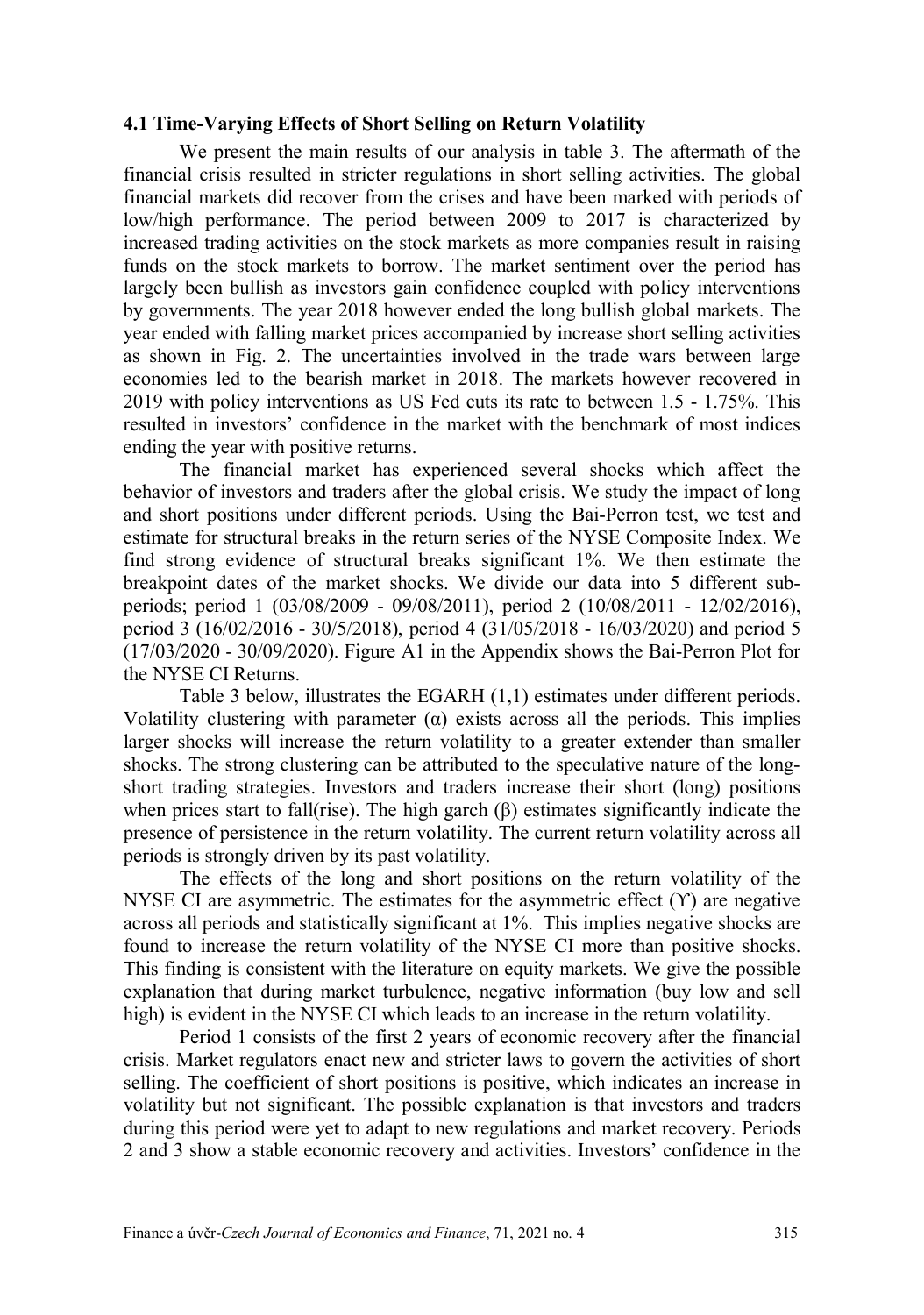financial market increased. The coefficients of short positions are positive and statistically significant. Short positions increase the return volatility in periods 2 and 3. Investors and traders increase their trading positions to mitigate their risk exposure and maximize their returns.

Period 4 was characterized by market uncertainties. This caused a downturn in the financial markets. The major developed markets all returned negative at the end of 2018, however recovered in 2019. The coefficient of the short positions is negative and weakly significant at 10%, indicating decreased volatility. This implies investors and short traders can use short selling as a hedging tool to reduce their risk Bianchi and Drew (2012). Period 5 saw the onset of the Covid-19 pandemic. The World Health Organization (WHO) declared Covid-19 as a pandemic on March 11, 2020 however the US reported its first case in early February 2020. The pandemic has affected all sectors of the global economies and led to an increase in the global market risk volatility (Zhang et. al., 2020). The Covid-19 pandemic uncertainties resulted in an exponential fall in prices which was the highest since the financial crises in 2008. The coefficient of the short position is positive, indicating increase volatility but insignificant. we explain our findings that the pandemic did not have a significant impact on the return volatility. Investors and traders can profit from long/short trading strategies and make decisions that involve a degree of uncertainty and risk at different time periods (Kapounek et al, 2021).

Our analysis across the different periods shows the time-varying behavior short positions have on the return volatility over the period. While period 4 findings indicate reduced volatility, the remaining periods indicate an increase in return volatility with periods 2 and 3 statistically significant. Our results show that short selling activities increase (decrease) return volatility in bearish (bullish) markets. Investors and traders can use short positions as a hedging tool to reduce their risk exposure (Bianchi and Drew 2012).

|                       |                    | Period 1                     | <b>Period 2</b>                | Period 3                       | Period 4                       | Period 5                     |
|-----------------------|--------------------|------------------------------|--------------------------------|--------------------------------|--------------------------------|------------------------------|
|                       | <b>Full Period</b> | (03/08/2009 -<br>09/08/2011) | $(10/08/2011 -$<br>12/02/2016) | $(16/02/2016 -$<br>30/05/2018) | $(31/05/2018 -$<br>16/03/2020) | (17/03/2020 -<br>30/09/2020) |
| constant              | $-0.5651$          | $-1.0500$                    | $-0.5018$                      | $-0.5404$                      | $-0.6403$                      | $-0.2873$                    |
|                       | (0.0006)           | 0.02501                      | (0.0970)                       | (0.2306)                       | (0.2037)                       | (0.1368)                     |
| α                     | $0.2809***$        | 0.0683                       | $0.2587***$                    | 0.2843                         | $0.3224***$                    | $0.3470***$                  |
|                       | (0.026)            | (0.0728)                     | (0.03621)                      | (0.0702)                       | (0.0875)                       | (0.0415)                     |
| β                     | $0.9437***$        | 0.8875***                    | $0.9514***$                    | 0.9499                         | 0.9373***                      | 0.9691***                    |
|                       | (0.0062)           | (0.0272)                     | (0.0099)                       | (0.0223)                       | (0.0202)                       | (0.0151)                     |
| Y                     | $-0.1843***$       | $-0.3104***$                 | $-0.1378***$                   | $-0.1530***$                   | $-0.2430***$                   | $-0.3165***$                 |
|                       | (0.0181)           | (0.05563)                    | (0.0277)                       | (0.0391)                       | (0.0455)                       | (0.0109)                     |
| <b>Short Position</b> | 2.5185***          | 1.5727                       | 4.7265***                      | 3.3606***                      | $-3.9004*$                     | 6.4315                       |
|                       | (0.4789)           | (0.9653)                     | (0.7955)                       | (1.1914)                       | (2.2525)                       | (3.3409)                     |
| <b>Long Position</b>  | $-1.1378**$        | $-1.0863$                    | $-2.8857***$                   | $-0.4301$                      | $6.0840***$                    | $-5.5078$                    |
|                       | (0.4861)           | (0.9628)                     | (0.7749)                       | (1.2403)                       | (2.2444)                       | (3.3470)                     |
| Log Likelihood        | 9553.12            | 1602.22                      | 3860.19                        | 2172.61                        | 1604.4                         | 388.82                       |
| Obs.                  | 2810               | 510                          | 1135                           | 576                            | 451                            | 138                          |

*Notes: \*, \*\*, \*\*\* Statistically significant at the 10%, 5% and 1% significant level. Robust standard errors are in parentheses. The parameter estimates follow GED*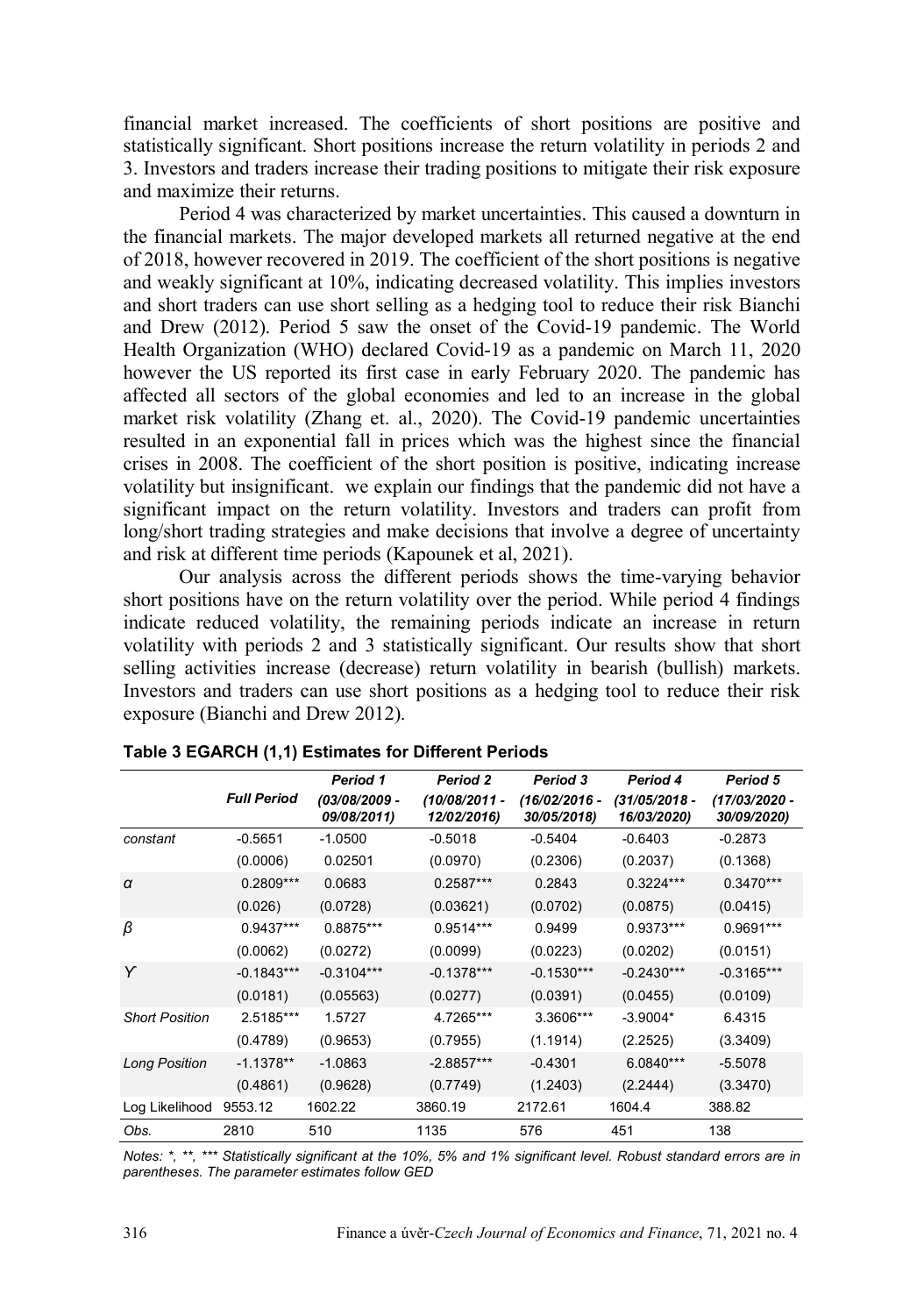### **5. Robustness Analysis**

We check the robustness of our results and test the hypothesis that there is no difference in the US stock markets. We apply our analysis to 3 different market indices. We use the Dow Jones Industrial Average, the S&P 500 Index, and Nasdaq Composite Index. Table 4, 5 and 6 below provide the EGARCH estimates for the 3 markets respectively.

|                       | <b>Full Period</b> | Period 1<br>(03/08/2009 -<br>09/08/2011) | <b>Period 2</b><br>(10/08/2011 -<br>12/02/2016) | <b>Period 3</b><br>$(16/02/2016 -$<br>30/5/2018) | Period 4<br>(13/02/2016 -<br>30/05/2018) | Period 5<br>(17/03/2020 -<br>30/09/2020) |
|-----------------------|--------------------|------------------------------------------|-------------------------------------------------|--------------------------------------------------|------------------------------------------|------------------------------------------|
| constant              | $-0.6385$          | $-0.9684$                                | $-0.5231$                                       | $-0.6787$                                        | $-0.4902$                                | $-0.4195$                                |
|                       | (0.0687)           | (0.2350)                                 | (0.1123)                                        | (0.2241)                                         | (0.1444)                                 | (0.2342)                                 |
| $\alpha$              | $0.2889***$        | 0.0914                                   | $0.2738***$                                     | $0.2735***$                                      | $0.2284***$                              | $0.2593*$                                |
|                       | (0.2583)           | (0.0676)                                 | (0.0375)                                        | (0.0669)                                         | (0.0841)                                 | (0.1269)                                 |
| β                     | 0.9363***          | 0.9007***                                | 0.9498***                                       | 0.9365***                                        | $0.9510***$                              | $0.9527***$                              |
|                       | (0.0070)           | (0.0243)                                 | (0.0115)                                        | (0.0216)                                         | (0.0150)                                 | (0.0284)                                 |
| Y                     | $-0.2007***$       | $-0.3229***$                             | $-0.1822***$                                    | $-0.1726***$                                     | $-0.2723***$                             | $-0.1341$                                |
|                       | (0.0193)           | (0.0561)                                 | (0.0283)                                        | (0.0420)                                         | (0.0480)                                 | (0.1012)                                 |
| <b>Short Position</b> | 1.8509***          | 1.4996                                   | $3.6146***$                                     | 2.121                                            | $-3.2675$                                | $-1.1281$                                |
|                       | (0.5270)           | (0.9758)                                 | (0.7821)                                        | (1.4071)                                         | (2.3974)                                 | (3.6681)                                 |
| <b>Long Position</b>  | $-0.5368$          | $-1.1040$                                | $-1.7611**$                                     | 0.9661                                           | 5.3045**                                 | 5.1745                                   |
|                       | $-0.5317$          | (0.9631)                                 | (0.7716)                                        | (1.3865)                                         | (2.3790)                                 | (3.9851)                                 |
| Log Likelihood        | 9705.59            | 1719.25                                  | 3947.56                                         | 2186.46                                          | 1541.68                                  | 372.39                                   |
| Obs.                  | 2810               | 510                                      | 1135                                            | 576                                              | 451                                      | 138                                      |

*Notes:* \*, \*\*, \*\*\* Statistically significant at the 10%, 5% and 1% significant level. Robust standard errors are in parentheses. Estimates follow GED

| Table 5 EGARCH (1,1) Estimates for S & P 500 Index |  |  |  |  |
|----------------------------------------------------|--|--|--|--|
|----------------------------------------------------|--|--|--|--|

|                       |                    | Period 1                       | <b>Period 2</b>              | <b>Period 3</b>              | Period 4                     | Period 5                     |
|-----------------------|--------------------|--------------------------------|------------------------------|------------------------------|------------------------------|------------------------------|
|                       | <b>Full Period</b> | $(03/08/2009 -$<br>09/08/2011) | (10/08/2011 -<br>12/02/2016) | (16/02/2016)<br>$-30/5/2018$ | (13/02/2016 -<br>30/05/2018) | (17/03/2020 -<br>30/09/2020) |
| constant              | $-0.7020$          | $-1.0041$                      | $-0.5820$                    | $-0.6509$                    | $-0.6146$                    | $-0.4677$                    |
|                       | (0.0707)           | (0.2395)                       | (0.1200)                     | (0.2263)                     | (0.1654)                     | (0.2568)                     |
| $\alpha$              | 0.3098***          | 0.0829                         | $0.2852***$                  | $0.2706***$                  | $0.2882***$                  | $0.2924**$                   |
|                       | (0.0262)           | (0.0686)                       | (0.0360)                     | (0.0723)                     | (0.0744)                     | (0.1216)                     |
| β                     | 0.9294             | 0.8949***                      | $0.9436***$                  | 0.9386***                    | $0.9390***$                  | $0.9468***$                  |
|                       | (0.0073)           | (0.0253)                       | (0.0125)                     | (0.0218)                     | (0.0168)                     | (0.0292)                     |
| Y                     | $-0.2069***$       | $-0.3153***$                   | $-0.2040***$                 | $-0.2060***$                 | $-0.2954***$                 | $-0.0628$                    |
|                       | (0.0184)           | (0.0551)                       | (0.0304)                     | (0.04466)                    | (0.0447)                     | (0.1148)                     |
| <b>Short Position</b> | 2.2080***          | 1.5632*                        | 3.9944***                    | 2.5338*                      | $-4.3835*$                   | 2.7132                       |
|                       | (0.5399)           | (0.9427)                       | (0.8484)                     | (1.3608)                     | (2.2832)                     | (5.7795)                     |
| <b>Long Position</b>  | $-0.7297$          | $-1.1180$                      | $-1.9876**$                  | 0.5000                       | 6.6474**                     | 1.3716                       |
|                       | (0.5456)           | (0.9315)                       | (0.8372)                     | (1.4084)                     | (2.3241)                     | (5.8508)                     |
| Log Likelihood        | 9623.09            | 1658.42                        | 3897.54                      | 2189.46                      | 1564.87                      | 382.42                       |
| Obs.                  | 2810               | 510                            | 1135                         | 576                          | 451                          | 138                          |

*Notes:* \*, \*\*, \*\*\* Statistically significant at the 10%, 5% and 1% significant level. Robust standard errors are in parentheses. Estimates follow GED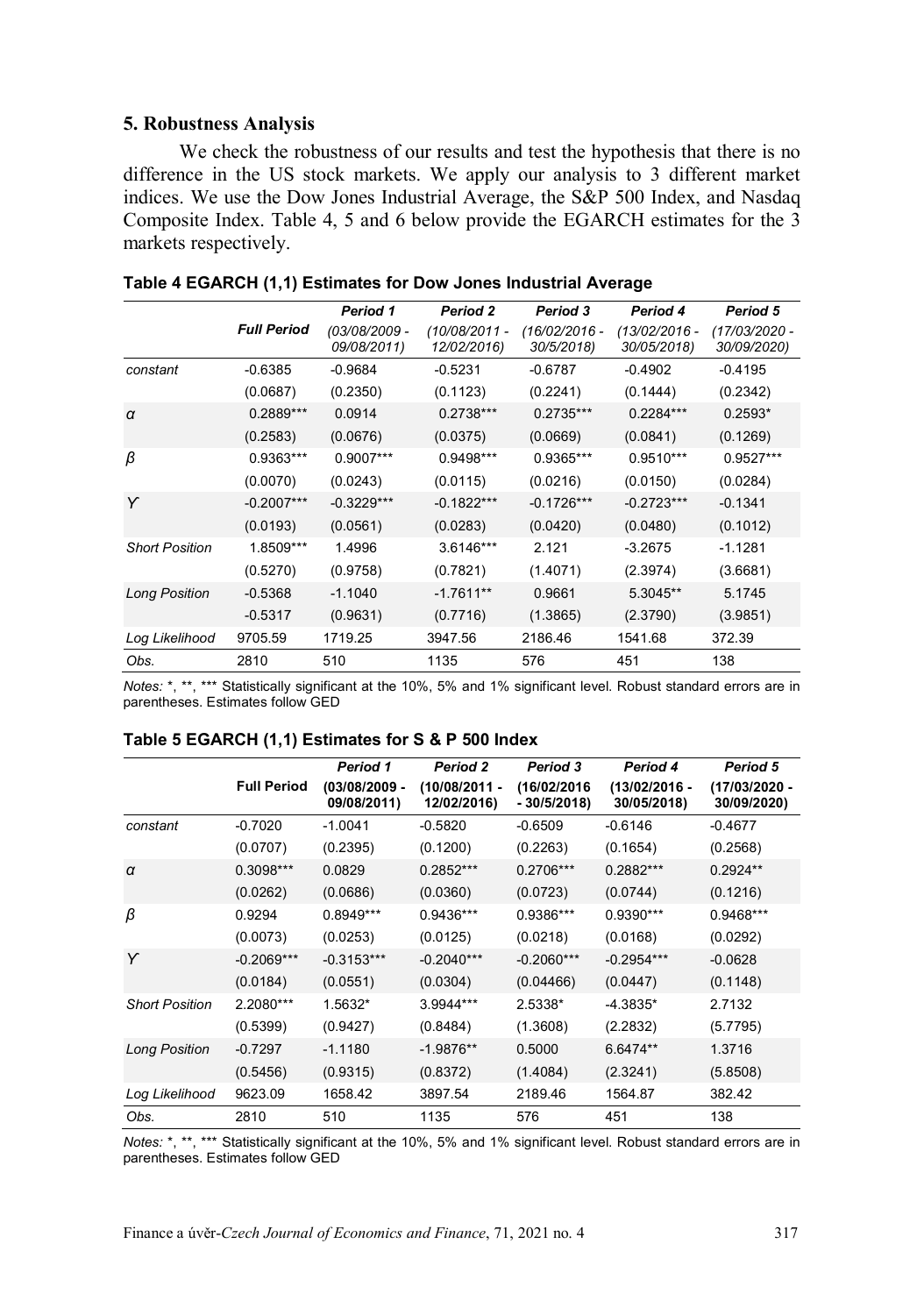|                       |                    | Period 1                     | <b>Period 2</b>                | Period 3                      | Period 4                       | Period 5                     |
|-----------------------|--------------------|------------------------------|--------------------------------|-------------------------------|--------------------------------|------------------------------|
|                       | <b>Full Period</b> | (03/08/2009 -<br>09/08/2011) | $(10/08/2011 -$<br>12/02/2016) | $(16/02/2016 -$<br>30/5/2018) | $(13/02/2016 -$<br>30/05/2018) | (17/03/2020 -<br>30/09/2020) |
| constant              | $-0.72144$         | $-1.1205$                    | $-0.6529$                      | $-0.9682$                     | $-0.7030$                      | $-0.5306$                    |
|                       | (0.0762)           | (0.2910)                     | (0.1295)                       | (0.2983)                      | (0.1937)                       | (0.1426)                     |
| $\alpha$              | $0.2584***$        | 0.1059                       | $0.2272***$                    | $0.2459***$                   | $0.2837***$                    | $0.2556**$                   |
|                       | (0.0263)           | (0.0663)                     | (0.0346)                       | (0.0754)                      | (0.0796)                       | (0.0115)                     |
| β                     | $0.9247***$        | $0.8802***$                  | $0.9343**$                     | 0.9053***                     | 0.9266***                      | 0.8931                       |
|                       | (0.0081)           | (0.0313)                     | (0.0139)                       | (0.0300)                      | (0.0207)                       | (0.1834)                     |
| Y                     | $-0.1794***$       | $-0.2833***$                 | $-0.1849***$                   | $-0.2045***$                  | $-0.2550***$                   | 0.2187                       |
|                       | (0.0176)           | (0.0508)                     | (0.0284)                       | (0.0486)                      | (0.0502)                       | (0.1146)                     |
| <b>Short Position</b> | 1.8757***          | 1.9855**                     | 3.4131                         | 1.6711                        | $-3.7921$                      | 2.7311                       |
|                       | (0.5490)           | (0.9888)                     | (0.7930)                       | (1.4361)                      | (2.5071)                       | (5.6988)                     |
| <b>Long Position</b>  | $-0.5177$          | $-1.4673$                    | $-1.5237*$                     | 1.6749                        | 6.2978**                       | 1.2484                       |
|                       | (0.5527)           | (0.9878)                     | (0.7907)                       | (1.4305)                      | (2.4445)                       | (4.6490)                     |
| Log Likelihood        | 9095.53            | 1600.62                      | 3722.73                        | 2046.05                       | 1439.28                        | 347.54                       |
| Obs.                  | 2810               | 510                          | 1135                           | 576                           | 451                            | 138                          |

#### **Table 6 EGARCH (1,1) Estimates for NASDAQ Composite Index**

*Notes:* \*, \*\*, \*\*\* Statistically significant at the 10%, 5% and 1% significant level. Robust standard errors are in parentheses. Estimates follow GED.

There is high volatility persistence across the 3 major indices indicates the destabilizing effects of short selling across developed markets (Bohl et al., 2016). The negative asymmetric coefficient is statistically significant across the markets. This indicates negative shocks increase the market volatility more than positive shocks (Fakhfekh et al., 2016; Jeribi et al., 2015). This phenomenon is common across the financial markets. Barunik and Kocenda (2019) conclude that negative shocks dominate forex volatility connectedness. The asymmetric effect also indicates short selling is dominated by informed investors, fund managers, and traders in developed markets. The negative constant values indicate the expected risk premium of the expected returns of the 3 markets are all negatively correlated with the conditional variance of the EGARCH model -

The positive coefficient of short selling in all 3 markets shows an increase in volatility after the GFC. This is significant in periods 2 and 3 for all markets. These periods are charateristised by market recovery and increased financial confidence. This result is consistent with our findings in table 3. Period 4 impacted by market uncertainties shows a reduction in return volatility. This is consistent across all markets and proves there is no difference in the US markets and indicate interdependence of developed markets during periods of increased volatility (Fidrmuc et. al. 2020).

#### **6. Conclusions**

This paper studies the effect of short selling activities on return volatility. We focus on the time-varying volatility behavior of the US stock markets. We apply the asymmetric EGARCH model to investigate the relationship between short selling trading volumes and the return volatility of the NYSE CI.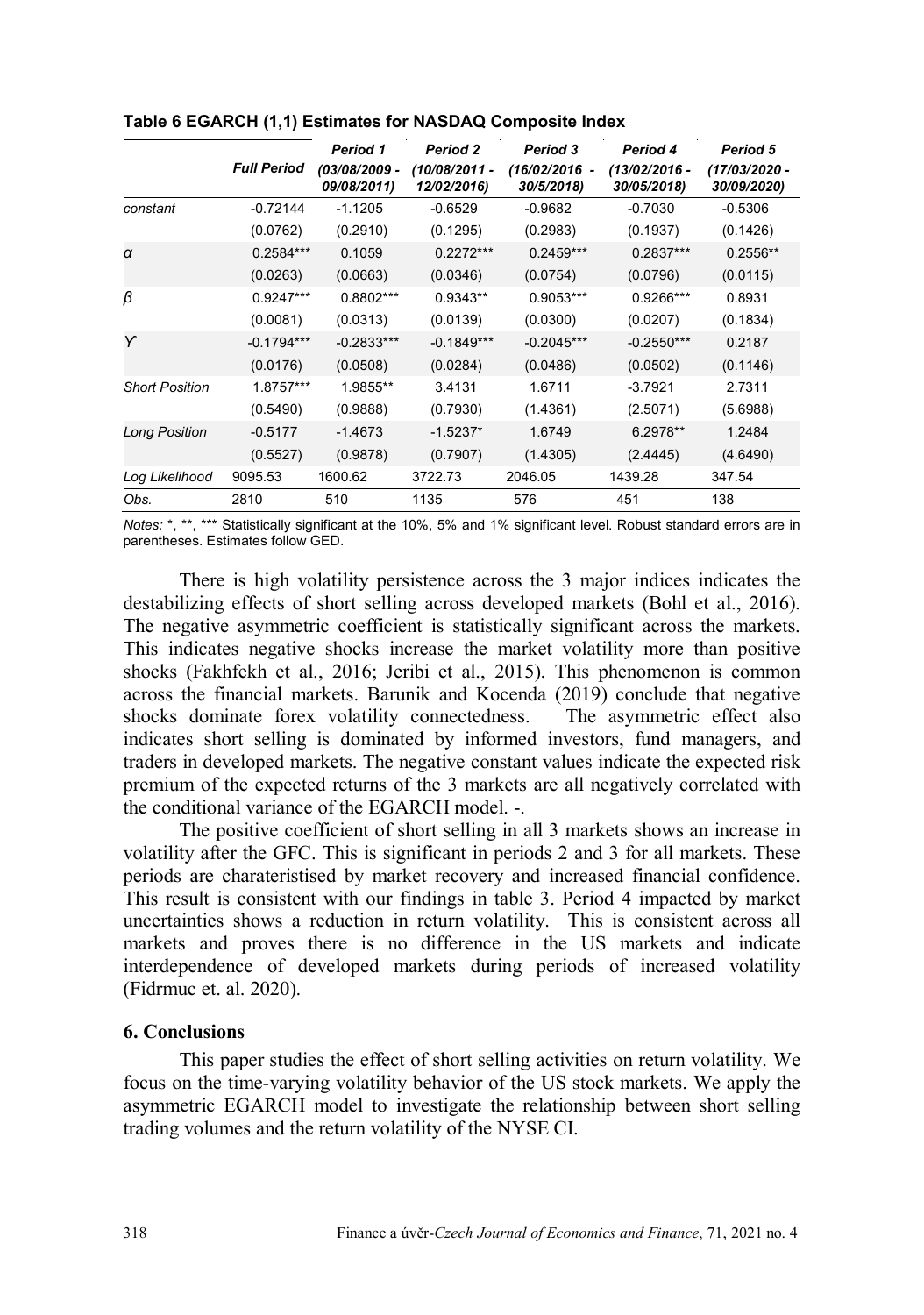The results of the studies show high volatility persistence in the return volatility during short selling activities. This implies a destabilizing effect of short selling on the financial market which is consistent with the work of Bohl et al. (2016). We also discovered positive shocks prove to increase the market volatility less than negative stocks (Fakhfekh et al., 2016; Jeribi et al., 2015) which reflects the asymmetric effect observed in stock markets.

We analyze the impact of short selling activities during market shocks under 5 different periods. Using the Bai-Perron test, we estimate the structural change points and find evidence of high persistence and volatility clustering across all periods. We show the time-varying volatility behavior of the US market over the period. Our results show short selling activities increase (decrease) return volatility in bearish (bullish) markets. Our findings indicate during the extreme market turbulence (pandemic), the short selling activities did not have any significant impact on return volatility. Investors and traders can use the negative information (buy low and sell high) to increase their portfolio returns.

This contribution is beneficial to investors and portfolio managers to use short-term strategies during such market conditions. The market regulators are also cautioned in the implementations and formulations of policies during these extreme market conditions.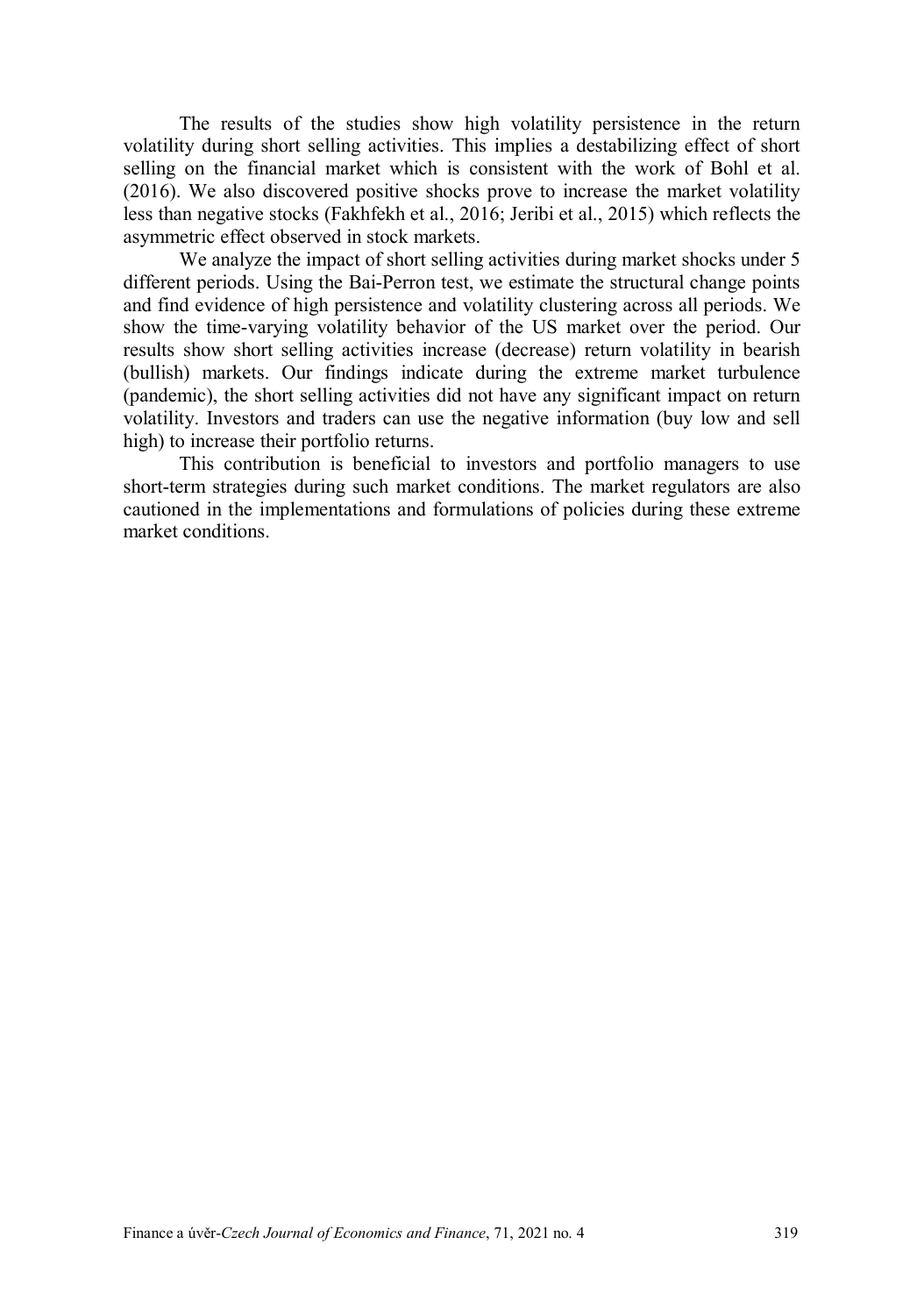# APPENDIX

|                   | <b>NYSE Composite</b><br>Index | <b>Returns of</b><br><b>NYSE</b> | <b>Short Postions</b><br>(Vol. in Dollars) | <b>Long Postions</b><br>(Vol. in Dollars) |
|-------------------|--------------------------------|----------------------------------|--------------------------------------------|-------------------------------------------|
| Mean              | 10181.87                       | 0.00                             | 130366213.33                               | 293527362.17                              |
| Max.              | 14183.20                       | 0.10                             | 1006381051.00                              | 2168739929.00                             |
| Min.              | 6352.11                        | $-0.13$                          | 9794749.00                                 | 22101125.00                               |
| S.D               | 2042.84                        | 0.01                             | 111422050.80                               | 240771841.60                              |
| <b>Skewness</b>   | $-0.11$                        | $-1.02$                          | 2.95                                       | 2.65                                      |
| Kurtosis          | 1.83                           | 18.80                            | 13.47                                      | 11.71                                     |
| Jarque-Bera       | 165.61                         | 29724.81                         | 16914.01                                   | 12179.93                                  |
| Ljung-Box $Q(40)$ | 100900.00                      | 265.00                           | 90845.00                                   | 90549.00                                  |
| Obs.              | 2810                           | 2810                             | 2810                                       | 2810                                      |

## **Table A1 Summary Statistics**

**Figure A1 Bai-Perron Cusum Plot of NYSE Composite Index**



*Notes:* With 99% confidence bands around the null. The structural breaks dates are estimated to capture the market shocks in the return of the NYSE CI. The dates are used to divide our data into five sub-groups.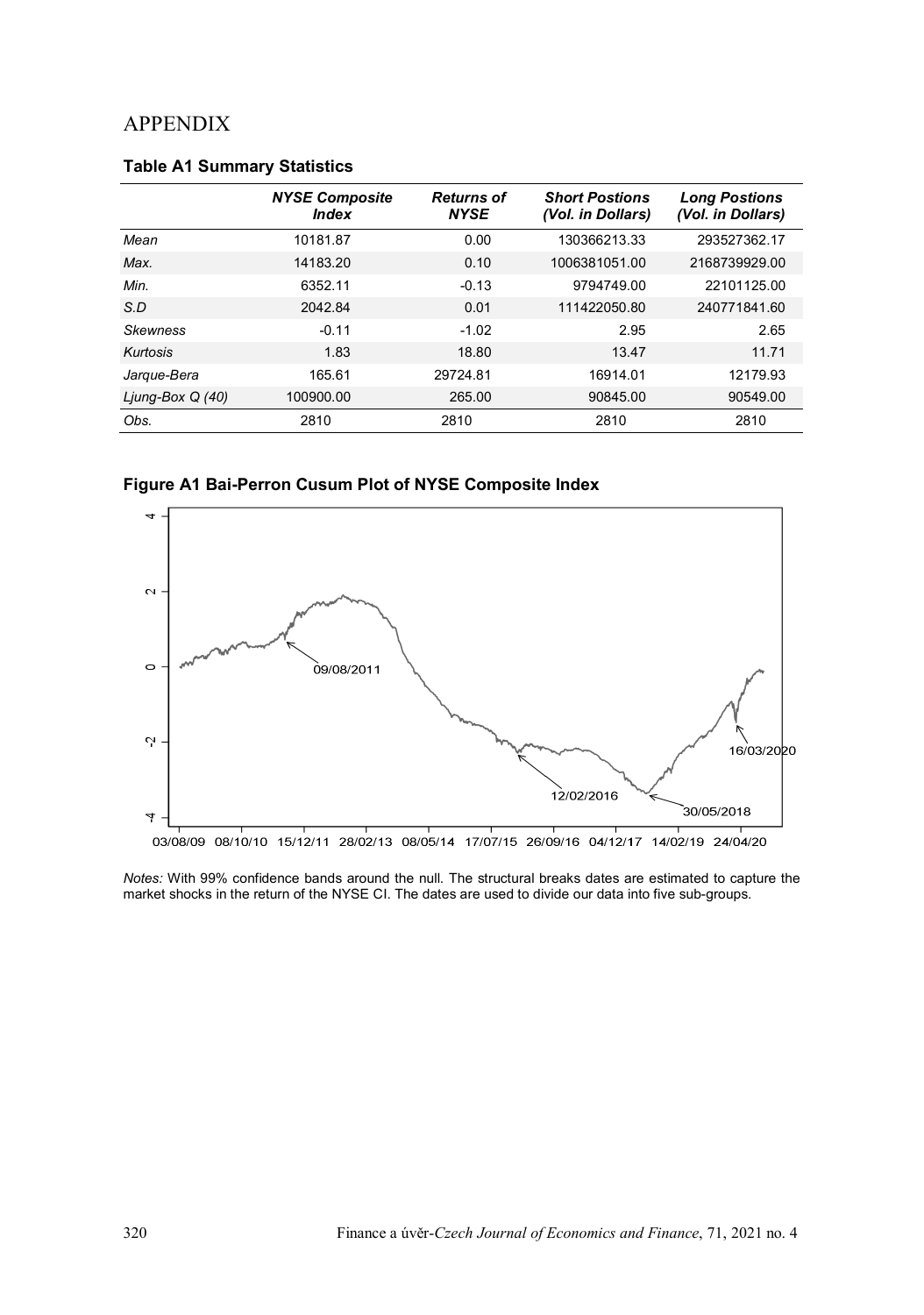#### **REFERENCES**

Baruník J, Kočenda E (2019): Total, Asymmetric and Frequency Connectedness Between Oil and Forex markets. *Energy Journal* 40(SI2):157-174.

Beber A, Pagano M (2013): Short Selling Bans Around the World: Evidence from the 2007-09 Crisis. *Journal of Finance* 47(1):91-113.

Bianchi R, Drew M (2012): A Positive Economic View on Short Selling. *Bank and Banking systems*: 7(2).

Boehmer E, Huszar Z, Jordan B (2010): The Good News in Short Interest. *Journal of Financial Economics* 96 (1).

Boehmer E, Jones C, Zhang X (2013): Shackling Short Sellers: The 2008 Shorting Ban, *Rev. Financial Studies*, 26(6):1363-1400.

Boehmer E, Wu J (2013): Short Selling and the Price Discovery Process. *Review of Financial Studies*, 26(2):287–322.

Bohl M, Reher G, Wilfling B (2016): Short Selling Constraints and Stock Returns Volatility: Empirical Evidence from the German Stock Market. *Economic Modelling* 58:159–166.

Bollerslev T (1986): Generalized Autoregressive Conditional Heteroscedasticity. *Journal of Econometrics* 31:307-327.

Bris A, Goetzmann N, Zhu N (2007): Efficiency and the Bear: Short Sales and Market Around the World. *Journal of Finance* 62:1029-1079.

Caceres E, Moreno D, Rodriguez R (2014): A Study on Short-Selling Constraints: Total Ban Versus Partial Ban. *Journal of Applied Economics Letters* 22(2):99-103.

Chan K, Feng X (2016): Information Advantage, Short Sales, and Stock Returns: Evidence from Short Selling Reform in China. *Economic Modeling* 59:131-142.

Chang E, Luo Y, Ren J (2014): Short-Selling, Margin-Trading, and Price Efficiency: Evidence from the Chinese Market. *Journal of Banking and Finance* 48:411-424.

Charles A, Darne O (2019): Volatility Estimation for Bitcoin: Replication and Robustness, *International Economics* 157:23-32.

Chen X, Ghysels E, Wang F (2011): Hybrid GARCH Models and Intra-Daily Return Periodicity. *Journal of Time Series Econometrics* 3(1).

Chen J, Kadapakkam P, Yang T (2016): Short Selling, Margin Trading, and the Incorporation of New Information into Prices. *International Review of Financial Analysis* 44:1-17.

Diether K, Lee K-H, Werner I (2009): Short-Sale Strategies and Return Predictability. *The Review of Financial Studies* 22(2):575-607.

Do A, Powell R, Yong J, Singh A (2020): Time-Varying Asymmetric Volatility Spillover between Global Markets and China's A, B and H-Shares Using EGARCH and DCC-GARCH Models. *The North American Journal of Economics and Finance*, 54.

Duppati G, Kumar A, Scrimgour F, Li L (2017): Long Memory Volatility in Asian Stock Markets. *Pacific Accounting Review* 29(3):424-442.

Engelberg J, Reed A, Ringgenberg M (2018): Short-Selling Risk. *The Journal of Finance* 73:755- 786.

Engle R. (1982) Autoregressive Conditional Heteroscedasticity with Estimates of the Variance of United Kingdom Inflation, *Econometrica* 50(4): 987 – 1008.

Fakhfekh M, Hachicha N, Jawadi F, Selmi N, Idi Cheffou A (2016): Measuring Volatility Persistence for Conventional and Islamic Banks: An FI-EGARCH Approach. *Emerging Market Review* 27:84–99.

Fama E (1964): The Behavior of Stock-Market Prices. *The Journal of Business* 38(1):34-105.